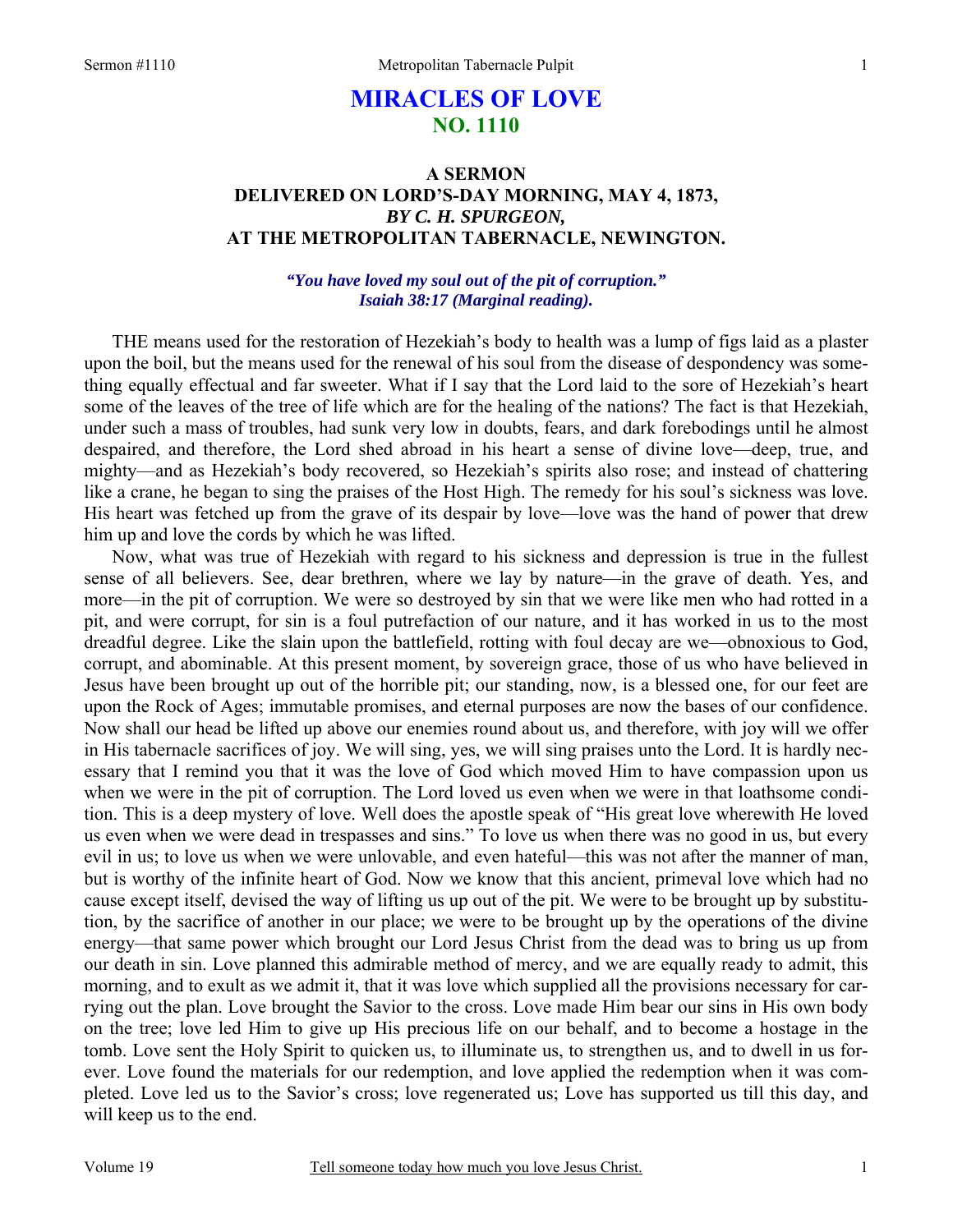I shall not, however, call your attention to this great truth, but to one of the same order. The text sets forth a charming fact which I desire to insist upon as God's Spirit shall help me. It is this—not merely that love desired our salvation, planned it, and provided it, and so on—but that the instrument which love has used has been *love.* In order to get us out of the pit, we have not been drawn out of it by power, nor driven out of it by terror, but we have been loved out of it. *"You have loved my soul out of the pit of corruption.*" The other Sabbath morning [See #1096, Volume 19—DIVINE LOVE AND ITS GIFTS ], I spoke to you upon our loving souls into Christ, and tried to show in a few sentences the power of love to lead sinners to Jesus. Now that is what the text means—that God's love has loved us out of the pit of corruption. It has been the energetic means which has brought the saved ones to be what they are. This subject has carried my own soul away in my private contemplations, but I fear I cannot set it forth to you as I would wish. I am like the child which said to its mother, "Mother, I will bring the sea to you," and the little one went down to the shore and filled its little palm with the water, but before it reached its mother, it had spilt ten times as much as it had carried, and if it had carried all it had taken up, it would only have brought a few drops, and left behind it the great and wide sea altogether undiminished. I am hopeless of being able to convey to your souls a tenth of what I feel. I could have danced with David before the ark while I was drinking the new wine out of the golden cup of the text. I am hopeless of transferring my joy to you, and if I could succeed in it, I would have accomplished little compared with the glory of the text before me. I pray that many of you may, however, get enough out of this sermon to make you sing—

## *"In the heavenly Lamb Thrice happy I am, And my heart it does dance At the sound of His name."*

May the Spirit of God love you, this morning, into a sense of the Savior's love, love you into a ravishing enjoyment of the love of God. We shall consider first of all, that we were loved into an *entrance into grace;* we are loved into *advance in grace,* and we shall be *loved from grace into glory*.

**I.** We were, in the beginning, LOVED INTO GRACE. What brought us to be converted men and women? We know it was the power of the Holy Spirit, but of that we shall not now speak: our question is—what instrumentality did the Spirit use? The answer is, in most cases—in mine, certainly, and I do not doubt in the case of you all, in some degree—love was the compelling power. The love of Christ to sinners was the topic which *arrested our solemn attention* to the gospel. That Jesus Christ would die, "The just for the unjust, to bring us to God," is a thought which commands attention, and compels men to hear. As the ancient mariner laid hold upon the wedding guest, and held him spell-bound by his strange story, so have myriads of men been held fast by the wondrous news of the love of God in Christ Jesus. If we desire attention from sinners, we must preach Christ to them; all else will be flat and mindless compared with Christ crucified. The first missionaries to Greenland thought that the natives were too debased to understand at once the doctrine of the atonement. Therefore they began to tell them of the existence of a God, and so on. No effect was produced by such stale information, but when translating the chapter of John in which the passage occurs, "God so loved the world that He gave His onlybegotten Son that whoever believes in Him should not perish, but have everlasting life," a Greenlander said, "Is that true?" When the missionary affirmed that it was, "Why then," he said, "did you not tell us that at first, for that is good news, indeed." That there is a God, the heavens are telling it; that God will punish injustice and wrong, conscience affirms it. The visible creation and the inner consciousness of man sufficiently declare that there is a God, and that He is just. But that God was in Christ reconciling the world unto Himself, not imputing their trespasses unto them, this is a novelty, a thing which never was spelt out yet by the wisdom of human nature. And so, if attention is to be arrested, it must be through the news, the blessed news, of redeeming love. It was so with many of us. We were loved out of indifference, loved into attentive hearing; love won our ears to the sweet tale.

Having come to listen with interest, we were, nevertheless, but little anxious to become doers of the Word. To be saved did not seem to us to be very important, but when we heard, again and again, from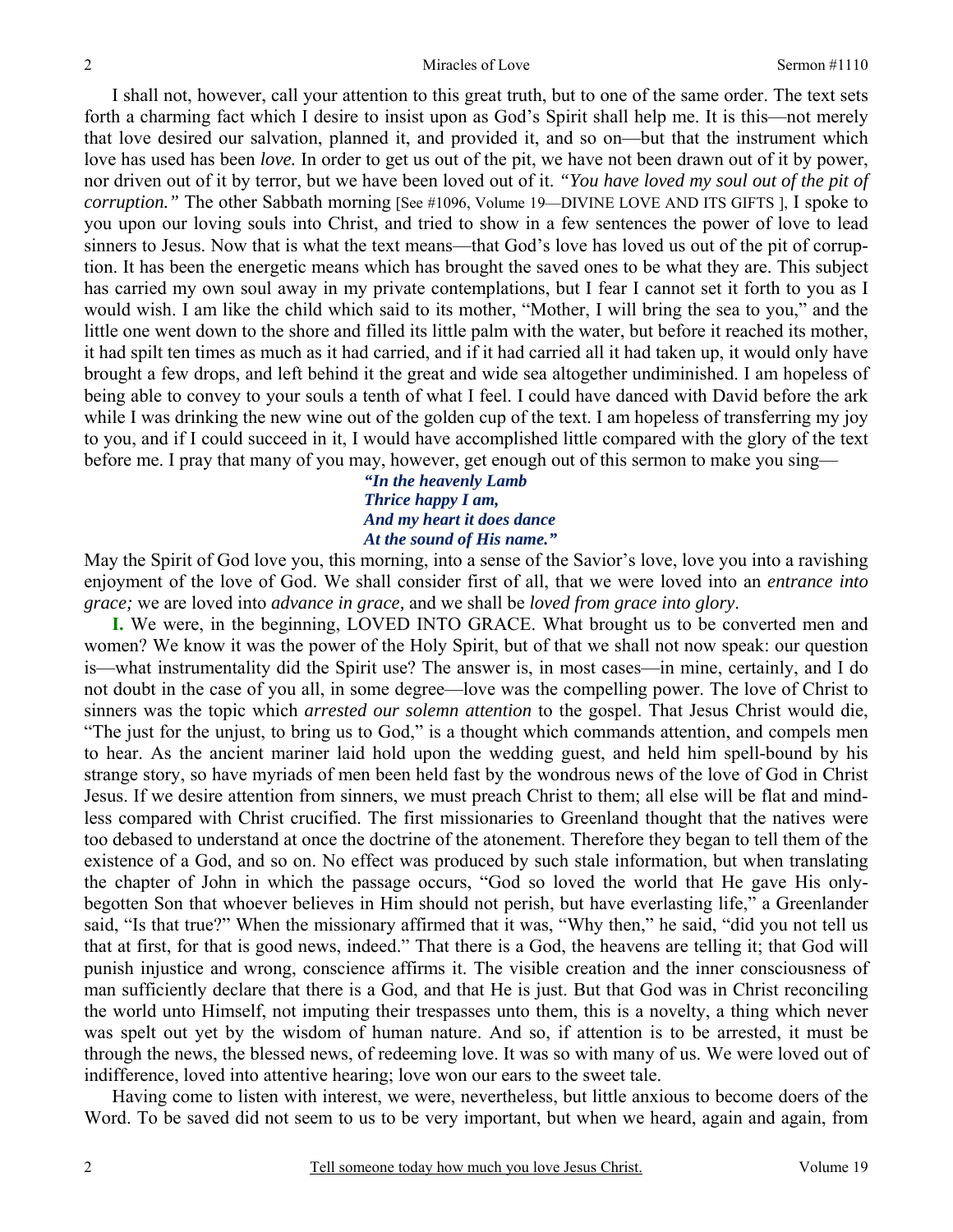#### Sermon #1110 Miracles of Love

3

our minister, and from our Bibles of the "great love wherewith He loved us," we began to feel *awakened.* Love touched our hearts as well as our ears. When the sun visits the flowers which have hid themselves away in the cold earth to escape from hungry winter, he begins to call them out of their hiding places by shining upon them; and then by-and-by they say unto themselves, "Let us break our bands of sleep. Let us lift up the mold which covers us, and let us peep forth that we may see the blessed sun, for full surely he is calling us." Even so, when the warm beams of love began to fall upon us in the form of invitations, expostulations, entreaties, and instructions, we felt their sweet influence, and at last we said, "We will arise and seek Him who loves our souls, if haply we may be saved by Him." The Lord loved us out of our neglect of salvation. Our face was set towards sin, and our back was towards Him, but He loved us right round till we could not help turning our faces towards Jesus, and our backs upon our sins.

You recollect, brethren, when you began to seek the Lord. Love had brought you as far as that, but you were hampered with the idea that it was of no use to hope for mercy—doubt hung like a head shroud upon you. You sat in the region of the shadow of death, and you would have remained there had you not been loved into *faith*. You were bid to believe in Jesus: it was the gospel's standing message: "Believe and you shall be saved." But how did you come to believe, my brethren? I know your answer will be, "He loved me into faith." As for myself, I saw the great Lover of men hanging on a tree in agony and blood—they told me it was love to miserable sinners, love to those who hated Him, love to His murderers which made Him bleed, and as I understood that it was God who hung there to die a felon's death for unworthy men—I know not how it was, my brethren, but all of a sudden I felt that I could not help believing. Love compelled me to believe. Unbelief in the presence of a dying Savior, if that dying Savior's love is really understood, must surely be impossible. He, the Lord of heaven, without whom was not anything made that is made, humbling Himself to become a servant unto God and man—and then laying down His life a substitute for the ungodly, and all out of love! What a miracle is here! Who can disbelieve in the presence of such love? Savior, we must believe You! It is inevitable that we do so! Your love has loved us into faith, and at the foot of the cross we hope and trust in You.

At the time when faith came into our hearts, there came with it the sister grace which always attends it, namely, *repentance*. Beloved, you must remember, I think, the days of your hardness of heart. Some of us were very hard; adamant itself is wax compared with what our nature was. A mother's tears could not melt us, or a father's careful anxiety. How could we repent of sin? How could a millstone feel, or a flint weep? Why, when we heard the gospel say to us, "Repent, and be converted," that command might as well have been spoken to dry bones or to marble statues. We could not repent. We were in love with our sins. We thought them sweet; we could not turn from them. But, oh, do you remember when you did repent? Can you tell how it was brought about? I remember when my soul was like the rock in Horeb, for it gushed with living streams. Yet it was not because Moses' rod had struck it, but because Christ's voice of love spoke to it, and the rock dissolved into floods at once! See the summer's sun assail and vanquish the iceberg which has floated from its northern home. Winter's rudest storms could not dissolve the monstrous mountain of ice, nor could a thousand hurricanes and storms break it in pieces—but the sun shot a strange tremor through its heart as soon as he smiled on it, and every beam that fell from the fair orb of day shot through it like a dart, till at last, yielding to the mysterious glow, the iceberg lost its hardness of heart, bowed itself from its chilly loftiness, fell into the warm gulf stream, and was no more to be found. Was it not so with you when the eyes of Jesus darted love into your heart? How irresistible were His blissful arrows! How deadly to your sins! How mortal to your pride! You were soon vanquished! Well does John Newton describe our case in his hymn—

> *"Lord, You have won, at length I yield. My heart, by mighty grace compelled, Surrenders all to You! Against Your terrors long I strove But who can stand against Your love? Love conquered even me! If You had bid Your thunders roll,*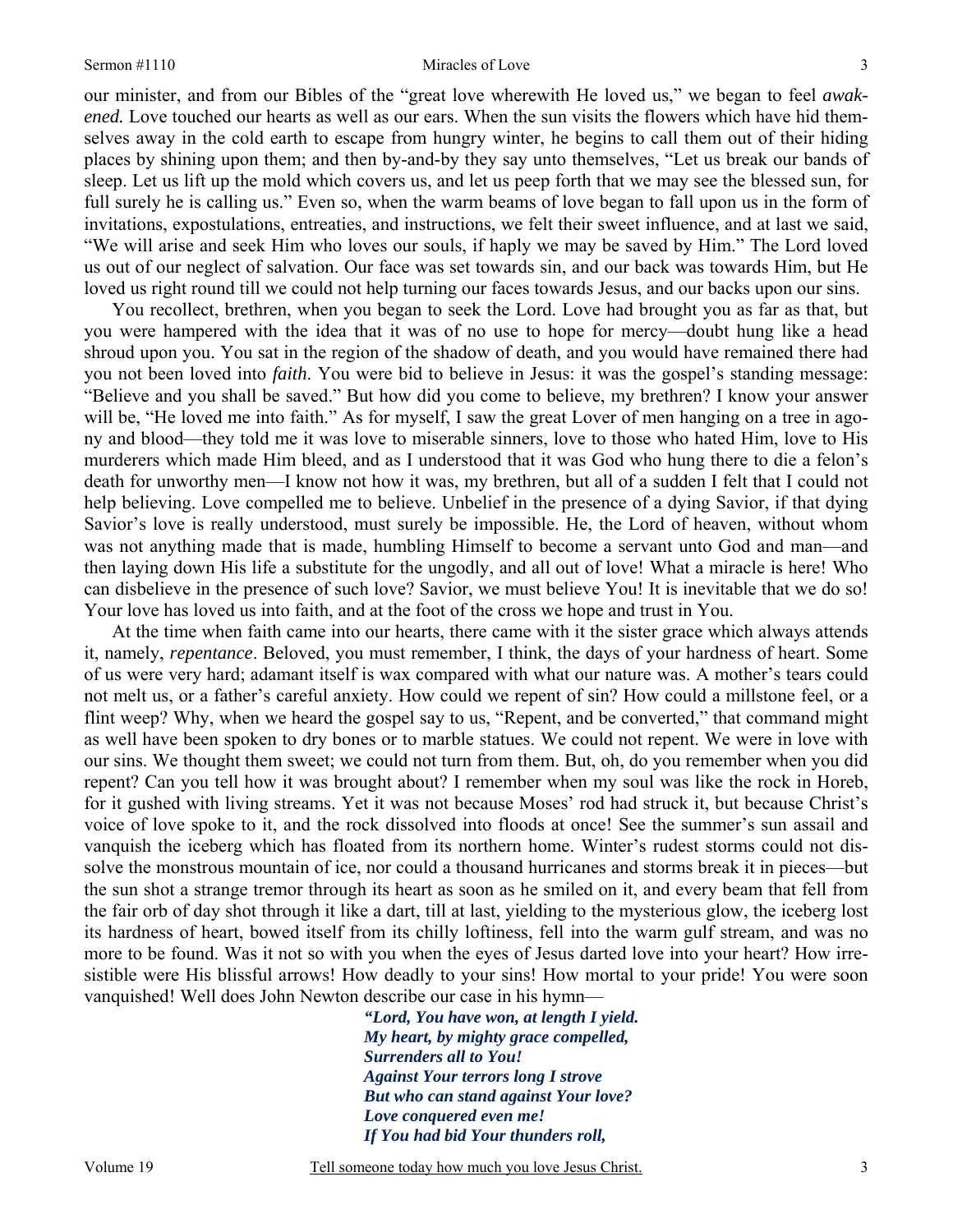*And lightning flash, to blast my soul, I still had stubborn been. But mercy has my heart subdued, A bleeding Savior I have viewed, And now I hate my sin!"* 

Truly we were loved into repentance. There were other agents used, of course; the law thundered, and conscience smote us, but still the master weapon in all the armory of God against our unregenerate hearts was love. We admit that it is more than a match for us—we confess that we are conquered by its might. The Lord has loved our souls out of the pit of corruption into that state of salvation in which we are now found.

**II.** Secondly, let us consider that we have been LOVED INTO GROWTH IN GRACE. The great motive power urging us onward has always been the same love of God.

Let us turn aside for a few minutes to meditate upon the love of God to us. Our hearts will burn within us while we think upon it. It is quite certain, my dear brethren, that you who believe in Jesus are personally the objects of the love of the Triune Jehovah. You are loved as much as you love your children, or as the bridegroom loves his bride—no, those are very feeble images, for you are loved by God infinitely. The heart of God never does anything weakly—His love is strong and powerful, for it is the affection of an omnipotent spirit. Remember the words of the Lord Jesus—"As the Father has loved Me, even so have I loved you." Do you know how much the Father loves His Son? Can you form any conception? Are you not baffled in the attempt? "Even so," says Jesus, "have I loved you." There is another text from which I never expect to preach till I get to heaven, and I would like to preach from it there if a pulpit might be had. It is this: "That the love wherewith you have loved Me may be in them, and I in them." O, you are not dealing with trifles when you are dealing with the love of God to you. It is not a spare corner of the heart of God that He gives to you, as you may give a little love to the poor Arabs in the street, or the criminals in the jails—the great, inconceivably vast heart of God belongs as much to every Christian as if there were not another being in the world for God to love! Even as Jehovah loves His Only-begotten, so does He love each one of His children.

Remember, too, for this is sweet to think of, the Lord always did love you. It is no novelty for God to love His people. He loved you before you were born: in the mirror of His purposes, He saw you. In His book all your members were written, which in continuance were fashioned when as yet there were none of them. Is it not written, "The Lord has appeared of old unto me, saying, Yes, I have loved you with an everlasting love"? Divine love had no beginning. Yon stars are babes whose eyes but yesterday were opened to the light, and yonder mountains are infants newly born. But as for God's love, it is coeval with His own existence, and the objects of it are always the same. Beloved, the love of God to you has never changed. He could not love you more; He will not love you less. The Lord's love will never vary. O, believe it, my brethren, it is still the same. Whatever may happen to you, or through whatever trials you may pass, with the same love which He has loved you, He will love you world without end. In life, in death, and in eternity you are the beloved of the Lord who changes not. That same love which had no beginning shall never know an end. If it were in my power only to make my brethren realize the fact that they are thus loved, it would elevate them, comfort them, and set them all in a blaze with love to God. Think it over, and then say, each one to himself, "Jehovah, the Eternal, Self-existent One loves me. Jesus, the King Eternal, Immortal, Invisible, the Wonderful, Counselor, the mighty God, the Everlasting Father, the Prince of Peace loves me. The Holy Spirit, the Wonderworker, the Comforter, the Illuminator loves me. What bliss is this!" O, you would not need a sermon if you realized this—you would far rather need a place to weep, and to sing, and mix tears and songs together as you bathed in unspeakable delight!

Having thus brought the love of God to your remembrance, I want to come back to the text, and consider, again, that a sense of this love has up to now been the cause of all our advances in the divine life, for first, after we were saved, we were still in the pit of corruption in the sense that our natural depravity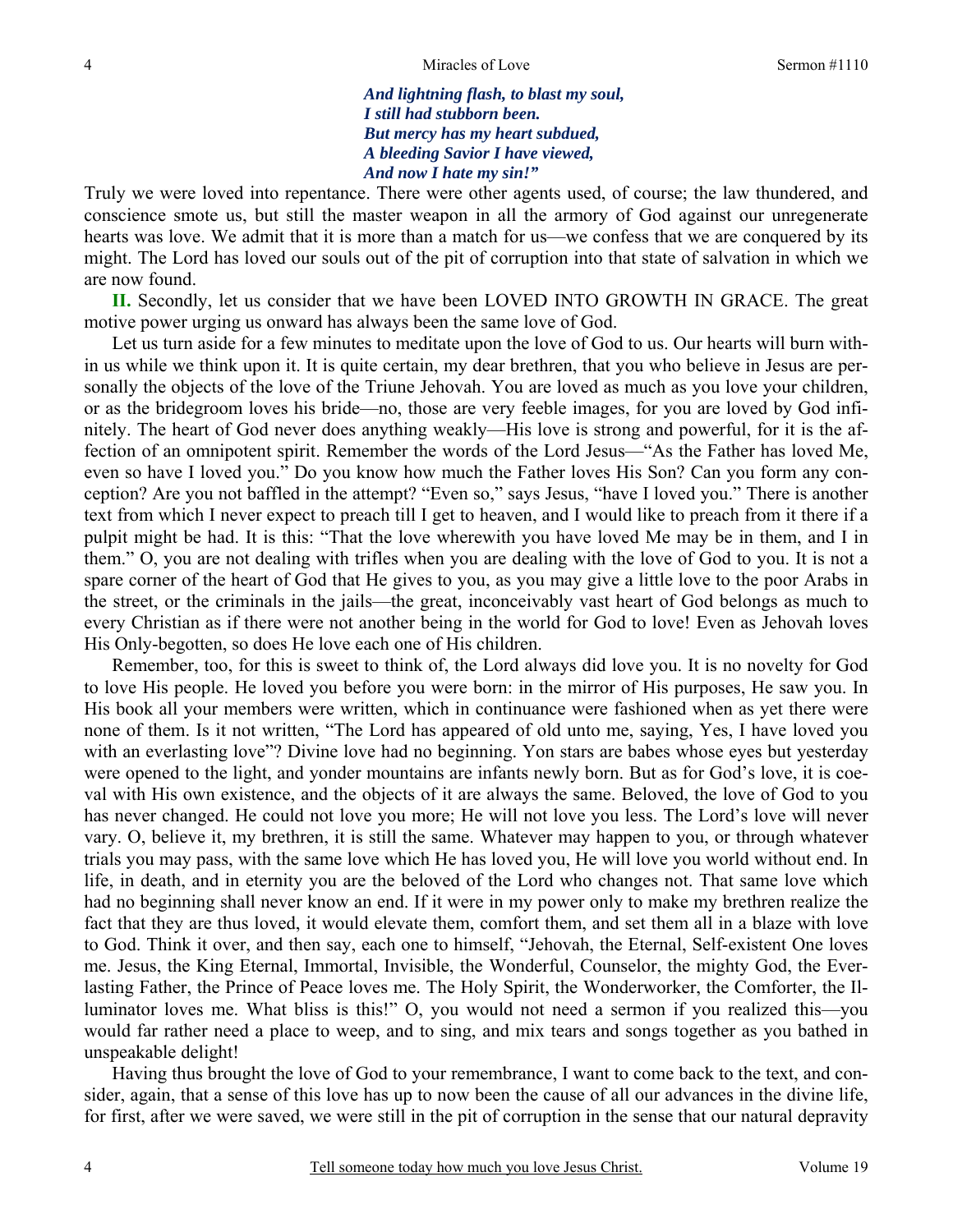#### Sermon #1110 Miracles of Love

struggled with us for the mastery; it would have made us captives to the love of sin if grace had not stepped in. Our hearts were tempted by vanity and wantonness, and the pleasures of sin, like Sirens, tried to fascinate us to our sure destruction. Have you never been in such a condition as a Christian that you were compelled to doubt whether you were a Christian at all because of the seething and raging of your innate depravity? It may be you have never yet looked into the crater of that volcano of sin which, believe me, is not extinct in any one of us. If you have ever peered into its horrid depths, and seen the blackness, and heard the boiling up of murders, envy, and lusts, you have said, "O wretched man that I am, who shall deliver me?" Now, I ask you, how have you, up to now, escaped from the love of sin and its enchantments? I think I can tell you. God has loved you out of them; loved you right away from sin's beauties and temptations. When the dear love of God comes into the soul, the man has no more heart for sin—"Sin! How can I love you? I cannot endure you, you hateful thing! My God, I need perfection. I pine after holiness, now that I know that I am Your child, Your blood-bought one, a member of the body of Your dear Son, as dear to You as He is—I feel that I hate every false way. Away you sins: I cry revenge against you: I would gladly slaughter you all."—

# *"When the wounds of Christ exploring, Sin does like itself appear:"*

sin becomes black and hideous, and abhorred in proportion as Jesus becomes lovely in our eyes. If you love sin, it is because you do not feel the love of God, for when that love fills your soul, you must hate sin. Thus the Lord loves you out of that love to sin.

Again, we get into the pit of corruption through the tendency of our souls to go after idols. Who among us has not been tempted to idolatry? It may be the partner of our bosom, or a dear child has engrossed our hearts. Sometimes our life's ambition or the pursuit of our business has almost become our God. Our feet have almost gone; we have set up Dagon or Mammon in our heart. It is not easy to live in this world, and especially to enjoy prosperity, and yet be clear from worshipping idols. How have you and I been saved from idols? Not always by having them broken—that is a remedy which God is slow to use, though He will use it if we are obstinate. The most effectual, as well as the most delicious medicine to cure idolatry is to have the love of God shed abroad in the heart by Jesus Christ. Get a sight of the glory of God in the face of Christ, and then you will say—

> *"Farewell all you mean creatures For in Him is every store! Wealth, or friends, or darling beauty, Shall not draw me anymore! In my Savior I have found a glorious whole!"*

"He is the chief among ten thousand, and the altogether lovely." We cannot see the stars when the sun is shining. Our dear ones are still dear, but Christ is far dearer. I am not afraid for you, dear brethren, that you will get worldly if you know the love of Christ which passes knowledge. I am not afraid for you, dear sisters, that the marriage bond will lead you away from holiness, or that your maternal love will ever rival your love to Jesus if you know how sweet and dear He is. Relationships are precious things, but they are nothing compared with Him. We love them, but as compared with Him, we could hate father and mother, and sister and brother for His name's sake. When a certain martyr was about to be burned, they brought out his wife and his 11 little children, and bade them kneel in one long row to ask their father, for their sakes, to consent to deny the faith and live. But as he kissed them one by one, and lingered longest over the dear mother of them all, and he said, "I would do anything for your sakes, my dear ones that I might live with you; but since it is for Christ, my Lord's sake, I must tear myself away even from you." When Jesus is in the soul, the idols leave their thrones. He loves us out of the pit of idolatry.

 There is another pit of corruption into which children of God sometimes fall, namely, that of sluggishness. We do not always feel equally alive towards the Lord and divine things. Indifference is very apt to steal over us. There is a portion of the road to heaven which John Bunyan describes as the Enchanted Ground, where a tendency to sleep is very strong upon all pilgrims. Some pilgrims of my acquaintance are pretty constantly traversing that part of the road, and are never quite awake. Very few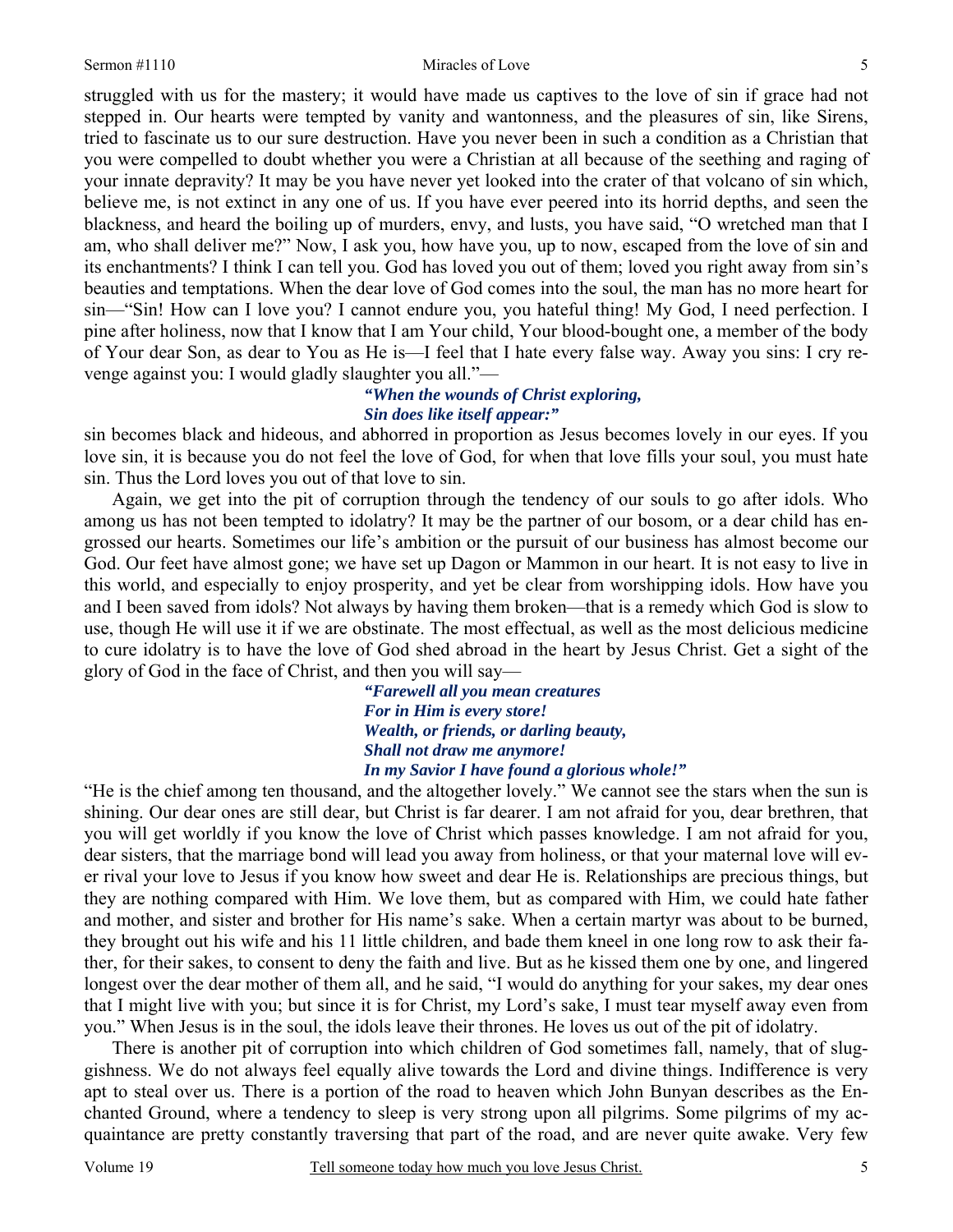Christians are quickened into diligence and fervor by the scourge. Sometimes I do a little bit of whipping, and I think I do right, for my Master would not clear me if I allowed believers to sleep without warning them. But I am certain that the only effectual cure for a slumbering Christian is to let him have the love of Christ shed abroad in his heart; and here I speak by experience, for I have found that it is the only thing which can quicken me. I think over my duties, but I am none the more in love with them. I look over my responsibilities, but I am scarcely the more impressed by them; but when I feel that my Lord has chosen me from before the foundation of the world, loved me, and given Himself for me, then am I awakened. When I have a sight of His thorn-crowned brow; when I see His majesty of misery; when He shows me His hands and feet, and side, and says, "I have done all this for you, and I am prepared to do yet more, for you shall be with Me where I am, that you may share My glory," then I need neither scourge nor spur to awake me; then for the love I bear His name, my heart becomes like the chariots of Amminadib, swift in duty, with axles red hot with fervor—my soul would fly like the chariot of God when He rides on the wings of the wind. Have you not felt it? What blessed preaching it is when the heart glows with a sense of love! What happy Sunday school teaching it is when you know that Jesus loved you! What a delightful thing it is to make sacrifices, to give your substance, to bear and to suffer, if once you feel the love of Christ burning within your soul!

 The same is true of that abominable pit of selfishness, self-esteem, pride, and self-seeking into which our feet so easily glide. Beloved, we are always something when Christ is nothing; we are always nothing when Christ is all-in-all to us. We cannot do Christ's work when our base hearts are puffed up with conceit; but when we once see His beauty, then we feel that the laces of His shoes, we are not worthy to unloosen. We know right well that we have no business to be proud, nor to shirk hard work, and seek our own ease. We know that, and we condemn ourselves for this wrong, but we go on with it till the moment the love of God enters the soul, and then we are rid of it—then we do, indeed, hate ourselves for ever having imagined that anything that could be done for Christ was difficult. I am ashamed to be speaking to you coolly on a theme which is like fire within my own bones. I pray the Master, however, also to make it like fire in your souls. The love of Christ is the very best cure for selfishness.

 And it is equally a cure for despondency and unbelief. What a pit of corruption unbelief is—a pit in which we hear strange noises of terrors to come, while unseen fears as to the present, rush to and fro with horrible sounds. "I cannot believe, I cannot trust," says the man, but when God's love is shed abroad in his heart, it is easy enough to believe. He asks himself, "How can I distrust? I know what Jesus did for me upon the cross, how can I doubt? The Lord cannot be unkind to me in providence, for it is impossible that He can forsake those whose names are engraved upon the palms of His hands!" God does not chide His people out of their unbelief, but loves them out of it. He indulges them with such sweet festivals in the banqueting house of communion, He does so sweetly stay them with flagons, and comfort them with apples, that they soon shake off the sickness of unbelief.

 Many a child of God can bear witness that the Lord has loved him out of his impatience. When he has been full of pain, he has thought that God dealt hardly with him; but when love has told him that all things work together for his good, he has endured pain with cheerfulness, and gloried in his infirmities. In one word, are any of you suffering today under any spiritual malady? Is any sin too strong for you? Does any virtue appear to be so high that you cannot attain to it? Behold, I will be a guide to you this morning, and point you out a path by which you may escape from your sin, and rise to the greatest heights of grace. Do you see that narrow line that blessed pathway? It is a path which love has made. Follow it, and you shall come where you should be. Not there, not there where Moses says you *must*; not there, not there where fear says if you do not, you will be destroyed; not there where conscience alarms and terrifies, but here where Jesus shows Himself to you, and says, "I am married to you; you are My spouse, you are all My own. I love you better than I love Myself, for I did not spare Myself, but I died for you. I will love you whatever your infirmity and sin may be; I will love you till I have washed you and made you clean, and then I will present you to Myself without spot or wrinkle, or any such thing. I am drawing you, but you do not come as you should. However, I will still draw you till I have drawn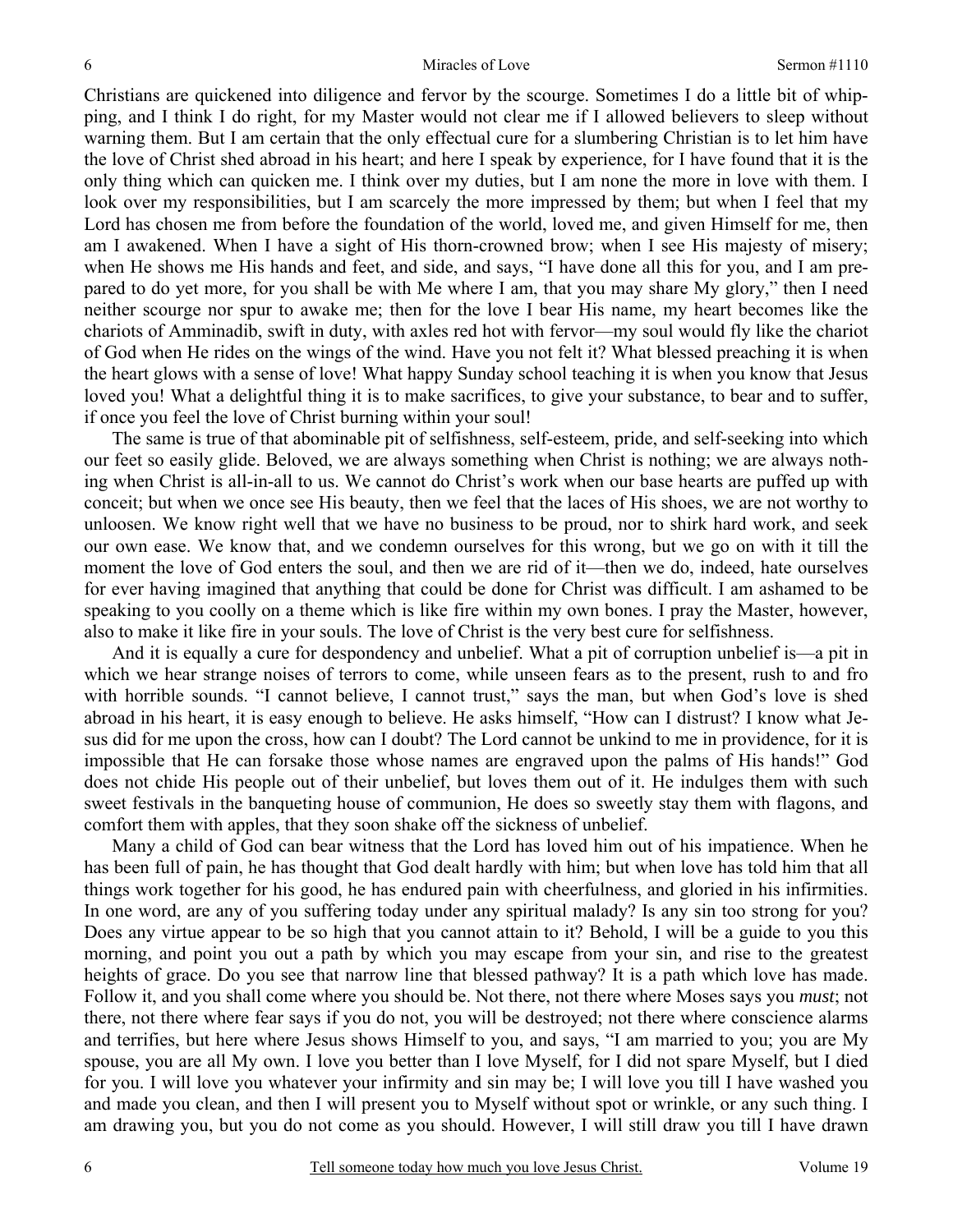#### Sermon #1110 Miracles of Love

you away from yourself, your sin, and your folly. I will draw you, and draw you, and draw you till I draw you up to My right hand, and there you shall be with Me forever!" Beloved, you can do anything when you feel this. You can do nothing if you do not feel it. Lose your sense of Jesus' love, and the power of your religion is gone. You have stolen the life if you have taken away the love. Oh, believe it. Know it. Pray for it. Spirit of God, make them feel it, and anything shall be possible, whether of sin slain or duty worked. I have often felt myself to be a mere expanse of foulness, like the mudflats by the seashore when the tide is out. As far as the eye can see is a continent of mud, with black rocks, rotting seaweed, pieces of wreck, innumerable creeping things, and such foul matters as the eye might never wish to see again. What is to be done with this dismal region? Here lies the fishing boats embedded in the mud, what shall float them? It would be impossible to drag them down to the sea, must they lie there and decay? What is to be done with this mud and weed? Wait and lo, at the appointed time, the sea advances from its bed. Ripple by ripple, wave by wave it rises, spreading out itself like a molten mirror, where just now all was foul; and lo, yonder ships are lifted—they walk the waters like things of life, while all that rotted in the noonday sun is forgotten, and the waves follow each other with continuous flashes of silver sheen. O Lord, You are that sea of love—Your mercies are Your waves of loving kindness. Let them come up and flood my soul. With infinite power of love, arise and cover all my nature. I hope the Lord will deal so with all of you, if not by means of this sermon, yet by some other agency. Never rest until you enjoy this love, and when you do enjoy it, keep it. If you find my Beloved, hold Him and do not let Him go till you bring Him into His mother's house among His brethren. When it is well with you, I pray you speak for me to the King, that He would keep me, His servant, for the sake of His people to whom I minister, living ever in the light of His countenance, for there is strength, and there is power for ministry, and everything else besides.

**III.** That love which loved us out of nature into grace has yet another work to do. The Lord will LOVE US OUT OF GRACE INTO GLORY. I know what troubles you in your quiet moments. You are thinking about the passage of that "narrow stream of death," as we call it in our hymn. You are advanced in years, and you know that death must come very soon. The thought of death depresses you, and you need not be surprised that it should, for God has planted a law of self-preservation in us all which makes us love life. Nature shudders at the grave, but whenever your nature starts back from dying, think of your faithful God, and be assured that He will love you through death. You shall be carried through it by the force of love. One of the points about death which alarms you is this: you dread pain. Now, recollect there is no pain in death, the pain is in life: when a man dies there is an end of life's pain. Death is the pain killer, not the pain maker. Do you fear the pains associated with death? Have you not already endured pain, and been made to forget it through being divinely sustained by love? The love of God, I do avow it, has often acted as a sovereign remedy for anguish. The bitter has been forgotten in the sweetness of fellowship with God. Who says that there is no God, no Christ, no heaven? We have seen them all. Our eyes have seen them—not these poor optics which were only meant to spy out a few things in this dark world; but our inner eyes which see best in the blessed sunlight of eternity—with those eyes we have seen God, and the enjoyment of the ravishing vision has subdued all the feebleness of the flesh, and removed the pangs of the body. Now Christian, that is what God will do with you when you come to die: He will bear you up on eagles' wings, so that you will say with one of the old saints, "Is this dying? Why it is worthwhile to live only to enjoy the pleasure of such a death as this," and yet he was not free from pain—he was loved above pain.

But you say, "My trouble is about parting from dear friends." You think it will be a very sharp pinch to be separated from the wife, and from your friends. So it would be, but when Jesus shall stand at your bedside, and reveal Himself in a more apparent manner than He has ever done before, you will turn away from wife, and children, and friends, and say, "O Lord, let me be with You where You are, for my soul is taken up with You rather than with these." You had a little medicine to give your boy the other night, and it had a bad flavor, but you mixed it with some sweet confection, and he never tasted the bitter. Thus the pangs of separation will be mixed up with the sweetness of seeing Christ, so that you will